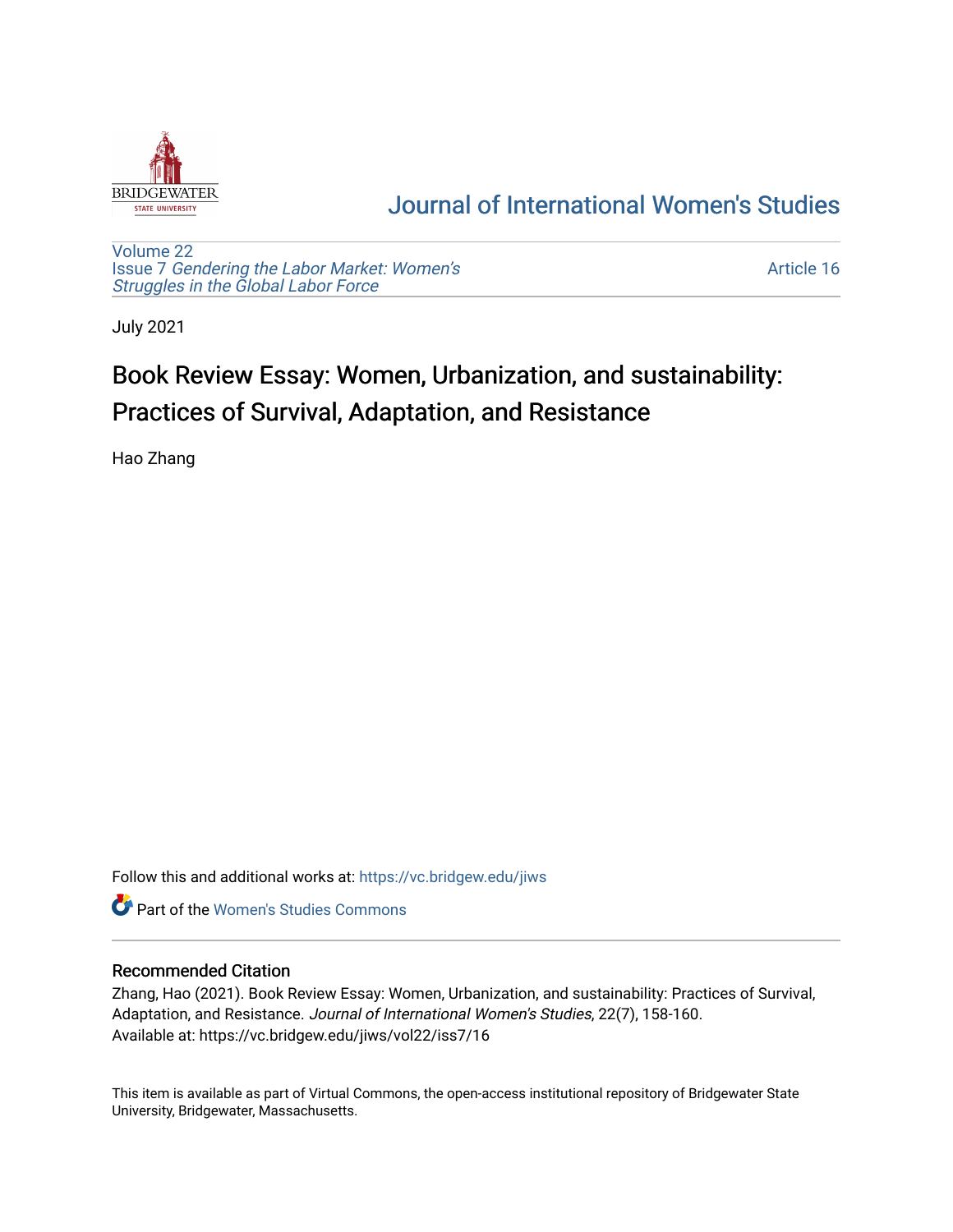#### *Book Review Essay: Women, Urbanization, and sustainability: Practices of Survival, Adaptation, and Resistance[1](#page-1-0)*

### Hao Zhang<sup>[2](#page-1-1)</sup>

The rapid process of urbanization in the developing world has attracted great academic attention. Primarily, urbanization has increased scrutiny of the varying impact of development to men and women.<sup>[3](#page-1-2)</sup> Further, to the degree that sustainability is also a goal, urban development offers and an opportunity to address women's needs. Anita Lacey in her edited text *Women, Urbanization, and sustainability: Practices of Survival, Adaptation, and Resistance* innovatively scrutinizes urbanization and sustainability under critical perspectives, focusing on women's experiences, practices, and resistance. She highlights the challenges faced by women in the Global South in urban living, such as gaining access to employment and land, securing water and food, and protecting rights to access the city and their safety (Lacey, 2017).

This text makes an important link between Women's Studies and the discussion of urbanization and sustainable development by addressing women's individual experiences, filling a gap in current literature. Further, the text highlights patriarchal norms providing the causation for the marginalization of women's voices (Braidotti, Charkiewicz, Hausler, & Wieringa, 1994). Though scholars have made efforts to integrate social elements such as gender equality into the sustainability discussion, many were theoretical (Anand, 1992; Braidotti, Charkiewicz, Hausler, & Wieringa, 1994), and unfortunately did not include the real-time experiences faced by women in the developing world.

Given differences in local contexts, the experiences, and practices of women to promote a sustainable urban life differ, however, there are common challenges faced by women in the Global South (Allen & Hofmann, 2017; Chataika, 2017; Reeves, 2014; Tacoli, 2012). Acknowledging how the risks of urbanization, such as poor access to water, food, safety, and health services outweigh the assumed benefits, the contributors to the text balance the discussion of urbanization. The reader is left with an understanding that urbanization offers opportunities, but it also creates vulnerability.

The discussion throughout the text considers the city from the perspective of a gendered space. The discussion approaches sustainable development using a critical feminist perspective which places the prevailing development paradigm into question. Focal areas include a discussion of women-oriented solutions in urban spaces specific to access land and tenure, secure water and food security, and violence and conflict (Lacey, 2017). Addressed is that women are more vulnerable to risks brought by urbanization but are put in a position where their needs and interests are being marginalized. Given that this perspective is not typically included in discussions of development, inclusivity of the needs and vulnerability of women offers an opportunity to all

<span id="page-1-0"></span><sup>&</sup>lt;sup>1</sup> Reviewed Book Citation: Lacey, A. (Ed.). (2017). Women, Urbanization, and sustainability: Practices of Survival, Adaptation, and Resistance. Palgrave Macmillan UK.

<span id="page-1-1"></span><sup>2</sup> Hao Zhang is a *Ph.D. candidate at* the *International Institute of Social Studies of the Erasmus University of Rotterdam, The Hague*, Netherlands

Email: h.zhang@iss.nl

<span id="page-1-2"></span><sup>&</sup>lt;sup>3</sup> Refer to "Urbanization: A double-edged sword for women", by International Institute for Environment and Development, 10 April 2013. https://www.iied.org/urbanization-double-edged-sword-for-women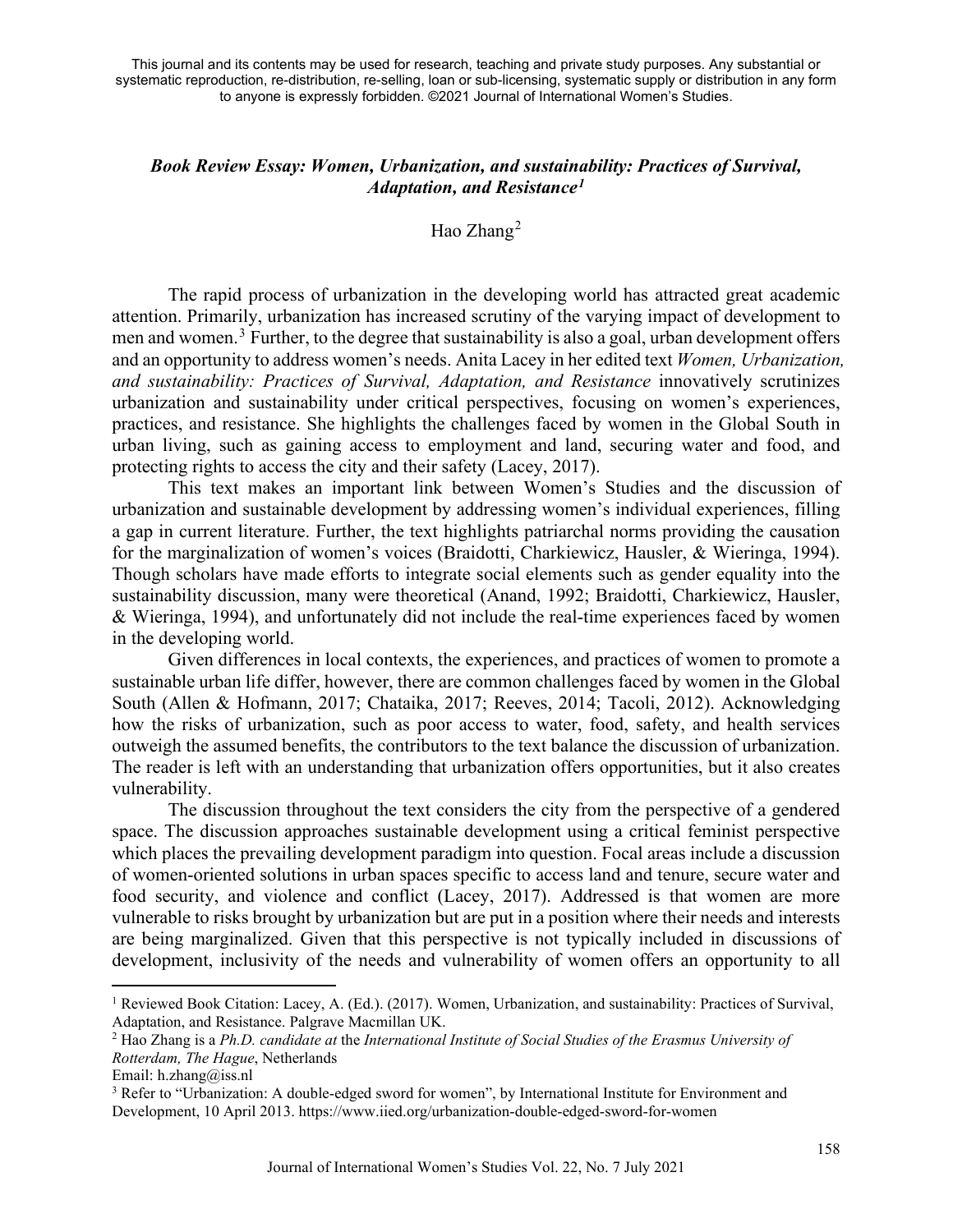readers interested in women's issues but particularly policymakers who may have not addressed how women may be left out. Alternatively stated, if female subjectivities are not considered, then included voices of women may only continue to reinforce the existing hierarchical relationship (De Lima Grecco, 2020). The text highlights this well, leaving the reader with an understanding of why the experiences of all women should be included in Women's Studies through the intersection of gender, class, race, political order, among other social phenomenon. This reinforces De Lima Grecco's (2020) perspective that "feminist theories are not monolithic but are characterized by their plurality." This is implicit throughout the text as the stories of women provided evidence of creativity and resilience, with an ability to engage in the varying politics of survival to secure the essential resources to urban living. Women were depicted as agents of transformation who forge social changes and seek long-term answers to better planning of urbanization and sustainable development.

Post-modernism and multi-cultural feminism intend to embrace differences among women (Blake, 1998), and much research rely largely on empirical evidence, such as case, testimony, and life story analysis, these characteristics are also true of the contributors to this text. The documented cases included were engaging from contestation of women, to neighborhood prohibitions in Kampung, Jakarta, to how women and men seek water justice in Peru and Tanzania, as well as to the probing gendered dimension of violence in the urban context of Rio de Janeiro. Culturally imperialist tendencies were tempered by sensitivity to context (Blake, 1998), and commonality and generalization were given attention. As demonstrated throughout the text, despite the various cultural contexts, women faced similar struggles in urban life and had to develop their practices to secure their basic rights. This reveals an overt fact that even though gender equality and social justice is understood as integral to sustainable development (Leach, Mehta, & Prabhakaran, 2016), these issues persist. This is a significant issue that is consistent with participation rate evidence. Women's political representation at 25% globally, remains below the Beijing Platform for Action target of at least 30%.<sup>[4](#page-2-0)</sup> Women are unlikely to have sufficient power in making decisions<sup>[5](#page-2-1)</sup> in urban and sustainable development narratives.

Disparate voices and perspectives are fully expressed in this text, and these struggles and resistance over urban resources and development processes, whether at communal, national, or global level, are helpful. *Women, Urbanization, and sustainability: Practices of Survival, Adaptation, and Resistance* considers women empowerment in the urban and sustainable development nexus, though it cannot cover every narrative regarding this issue, it does capture important arguments and cases to promote the understanding of Women's Studies in the wider context.

<span id="page-2-1"></span><sup>5</sup> Refer to "COVID-19: A Gender Lens PROTECTING SEXUAL AND REPRODUCTIVE HEALTH AND RIGHTS, AND PROMOTING GENDER EQUALITY", by UNFPA, March 2020.

<span id="page-2-0"></span><sup>4</sup> Refer to "Progress or platitudes? Women's rights and gender equality 25 years after Beijing", by Dr Alyson Brody, eldis, 5 March 2020. https://www.eldis.org/blogpost/progress-or-platitudes-womens-rights-and-gender-equality-25 years-after-beijing

https://www.unfpa.org/sites/default/files/resource-pdf/COVID-19\_A\_Gender\_Lens\_Guidance\_Note.pdf